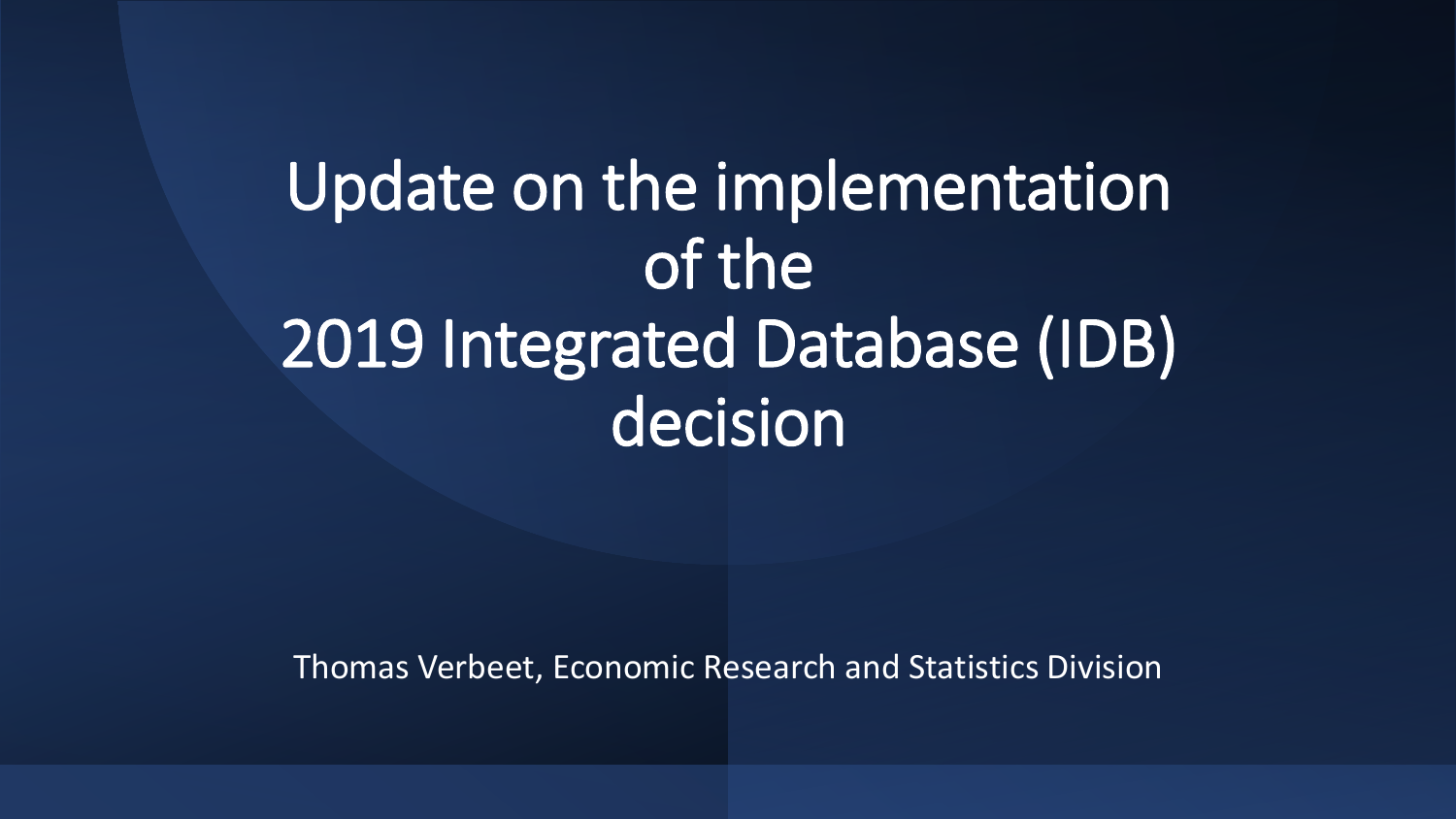## What is the WTO Integrated Database?

- GATT Council launched Integrated Database (IDB) in 1987 to store official, updated, reliable, complete data.
- The Committee on Market Access oversees the content, operation of, and access to, the IDB.
- Successful: 78% of all official tariff data used by international organizations originates from the WTO IDB.
- However, process reached limits





WTO Secretariat is asked to

- 1. standardize tariff/import submissions
- 2. validate + integrate into IDB
- 3. manage **access** to the data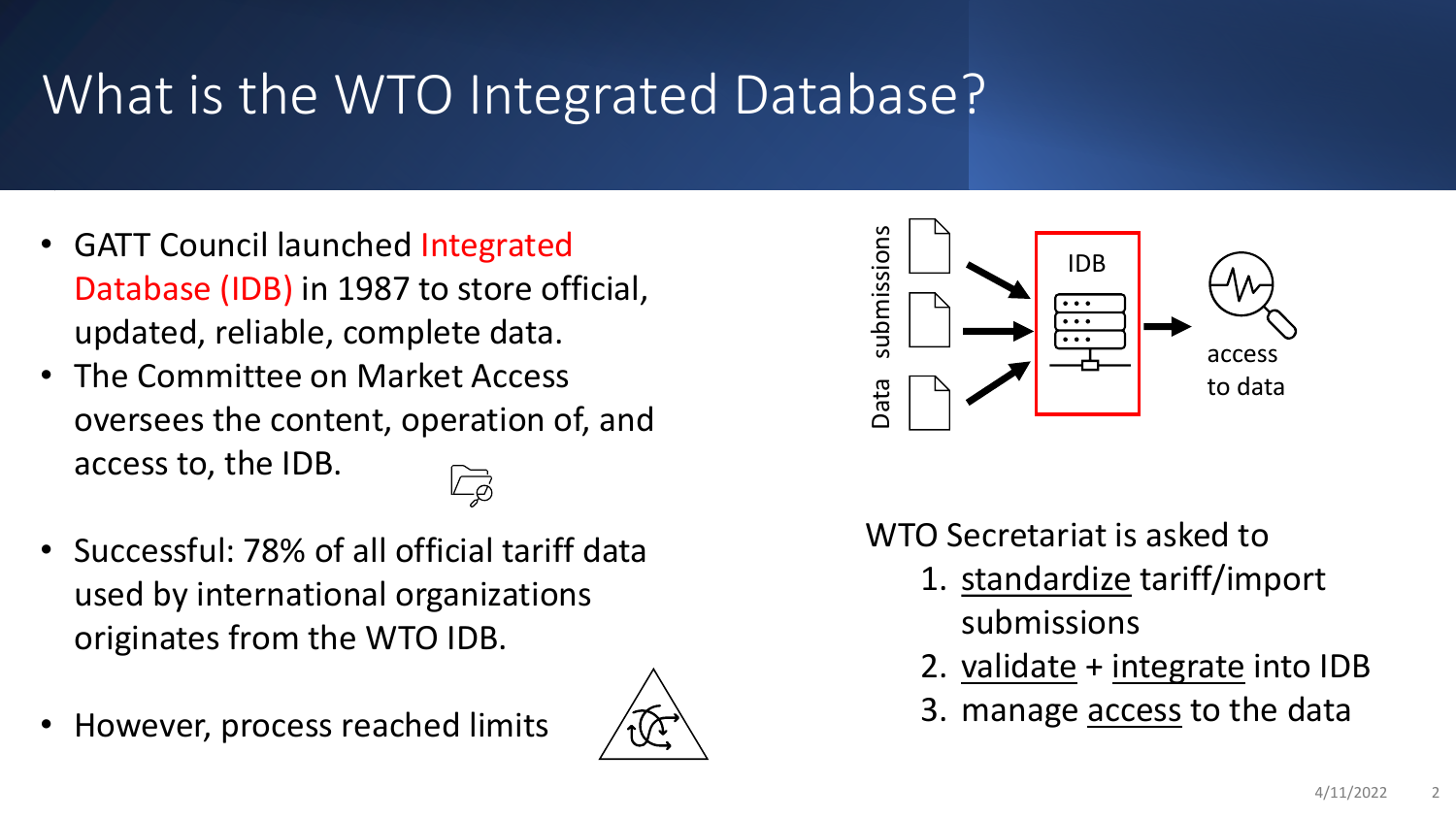## What is the 2019 IDB decision?

- Committee on Market Access adopted in May 2019 G/MA/367, the modalities and operation of the IDB
- consolidates the rules governing the IDB and links to other decisions



- 1. takes into account advances in technology
- 2. streamlines processes -> recommendation MSMEs Annex 5 on automatic data transmissions
- 3. allows integration of additional data elements
	- Reciprocal preferences (tariffs & imports)
	- -> recommendation MSMEs Annex 5
	- Internal taxes and duties
	- Ad-valorem equivalents
	- Imports under TRQs
- 4. Enhances access to data
	- project to improve online data portal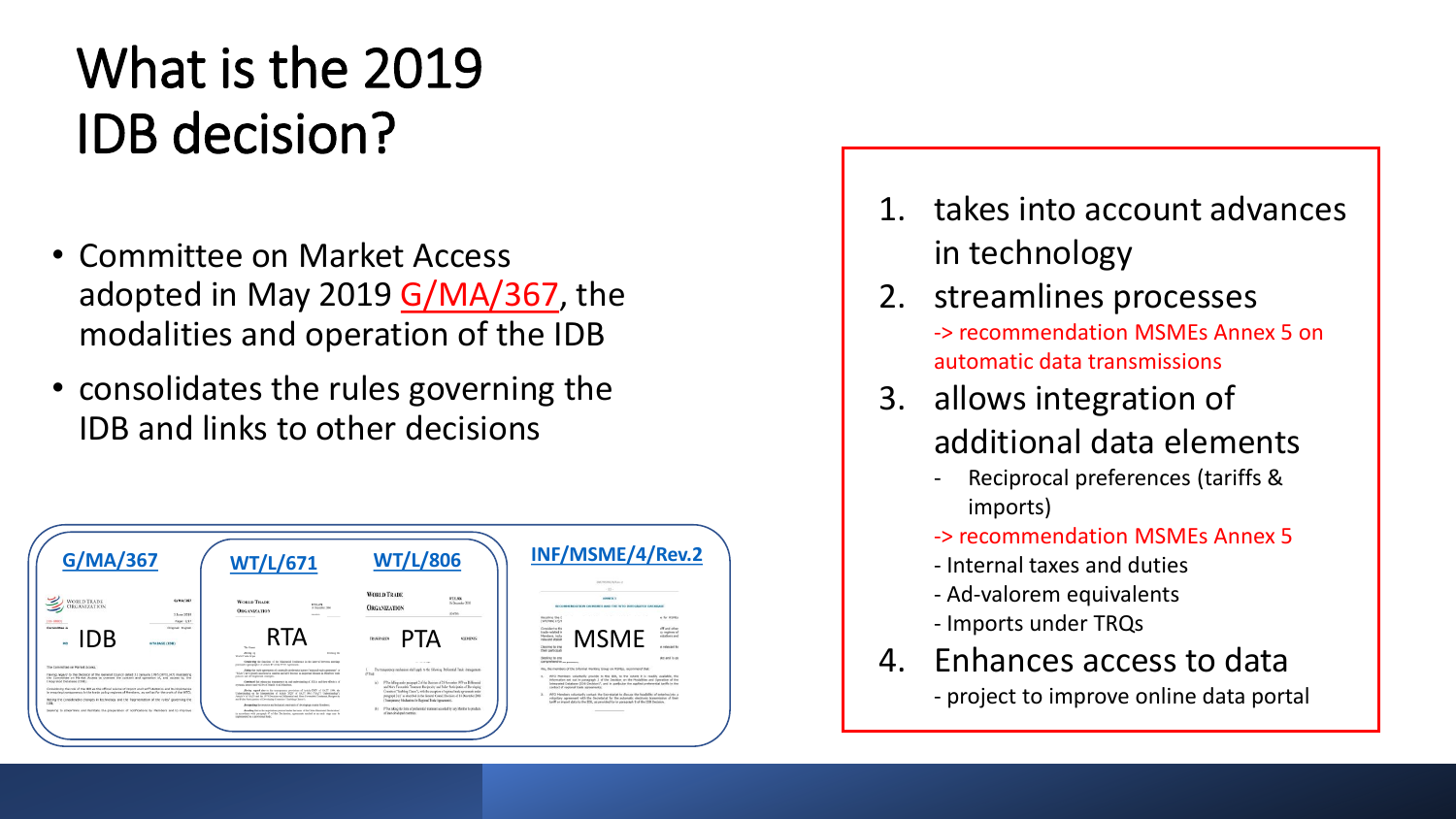#### Facilitate data notifications to the WTO

#### **Transmission of Data**

*"To the extent it is technically viable, and with a view to automatically submitting the information, Members may voluntarily enter into an agreement with the Secretariat for the automatic electronic transmission of data at regular intervals or similar methods.* […]" IDB decision G/MA/367, paragraph 8